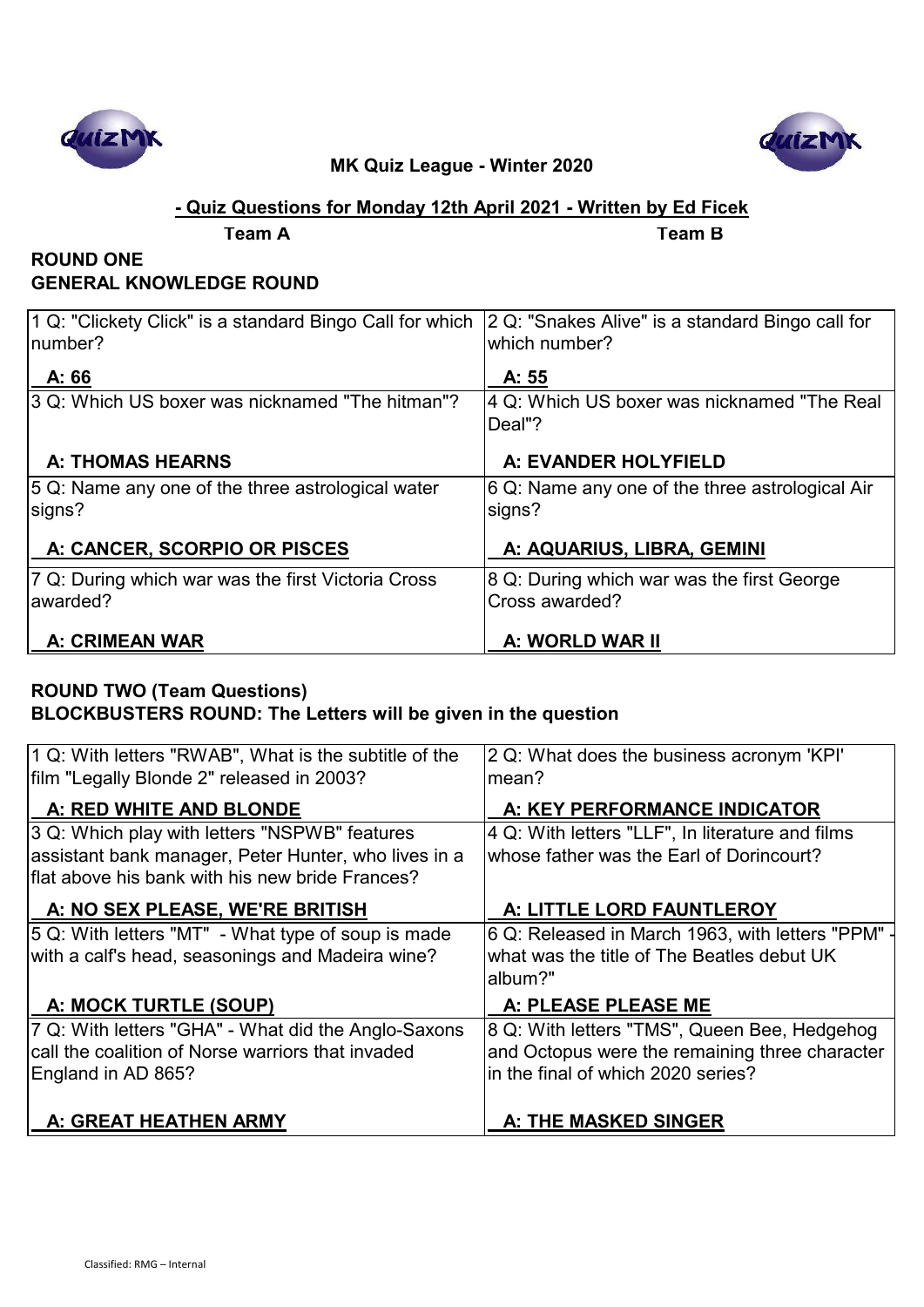



### **- Quiz Questions for Monday 12th April 2021 - Written by Ed Ficek**

**Team A Team B**

**ROUND THREE INDIVIDUALS CHOICE ROUND - QM - READ CATEGORIES OUT TO PLAYERS TO BE CHOSEN**

 **The Categories are:-**

| 1 & 2 Carry On Films                                                                                                                         | 3 & 4 Dickens Novels                                                                                                                  |
|----------------------------------------------------------------------------------------------------------------------------------------------|---------------------------------------------------------------------------------------------------------------------------------------|
| 5 & 6 Chemistry                                                                                                                              | 7 & 8 1990s Pop Music                                                                                                                 |
| 1 Q: Which regular member of the Carry On cast played<br>the characters Oliver Reckitt, Percival Snooper, WC<br>Boggs and Citizen Camembert? | 2 Q: Which regular member of the Carry On cast<br>played the characters Bert Handy, Gladstone<br>Screwer, Vic Flange and Bill Boosey? |
| A: KENNETH WILLIAMS                                                                                                                          | A: SID JAMES                                                                                                                          |
| 3 Q: In which novels by Charles Dickens do the following<br>characters feature Sally Brass and Daniel Quilp?                                 | 4 Q: In which novels by Charles Dickens do the<br>following characters feature Ned Dennis and<br>Solomon Daisy?                       |
| A: THE OLD CURIOSITY SHOP                                                                                                                    | <b>A: BARNABY RUDGE</b>                                                                                                               |
| 5 Q: Which Chemical Element is represented by the<br>letters NO on the Periodic Table?                                                       | 6 Q: Which Chemical Element is represented by the<br>letters MO on the Periodic Table?                                                |
| <b>A: NOBELLIUM</b>                                                                                                                          | <b>A: MOLYBDENUM</b>                                                                                                                  |
| 7 Q: Which group's 1995 Top 10 hit was called 'Black<br>Eyed Boy'?                                                                           | 8 Q: Which group got to No 2 in 1999 with 'Better<br><b>Best Forgotten'?</b>                                                          |
| A: TEXAS                                                                                                                                     | A: STEPS                                                                                                                              |

# **ROUND FOUR THEME ROUND. This weeks theme is Days**

| 1 Q: Sabato is the Italian word for which day of the week? $ 2 \text{ Q}$ : Donnerstag is the German word for which day | of the week?                                                   |
|-------------------------------------------------------------------------------------------------------------------------|----------------------------------------------------------------|
| <b>A: SATURDAY</b>                                                                                                      | <b>A: THURSDAY</b>                                             |
| 3 Q: With which type of day did "U2" have a number one                                                                  | $ 4 \text{ Q}$ : With which type of day did "Take That" have a |
| $\,$ hit in the UK in 2000?                                                                                             | number one hit in the UK in 2008?                              |
| <b>A: BEAUTIFUL</b>                                                                                                     | A: GREATEST                                                    |
| 5 Q: Which is the Holiest day of the year in Judaism?                                                                   | 6 Q: What is the name of the most important                    |
|                                                                                                                         | Buddhist festival also known as Buddha Day?                    |
| A: YOM KIPPUR (THE DAY OF ATONEMENT).                                                                                   | A: VESAK OR WESAK                                              |
| 7 Q: The 14th July every year is a public holiday known as 8 Q: The first Monday in September is a public               |                                                                |
| what in France?                                                                                                         | holiday known as what in America?                              |
| A: BASTILLE DAY (FETE NATIONAL)                                                                                         | A: LABOR DAY                                                   |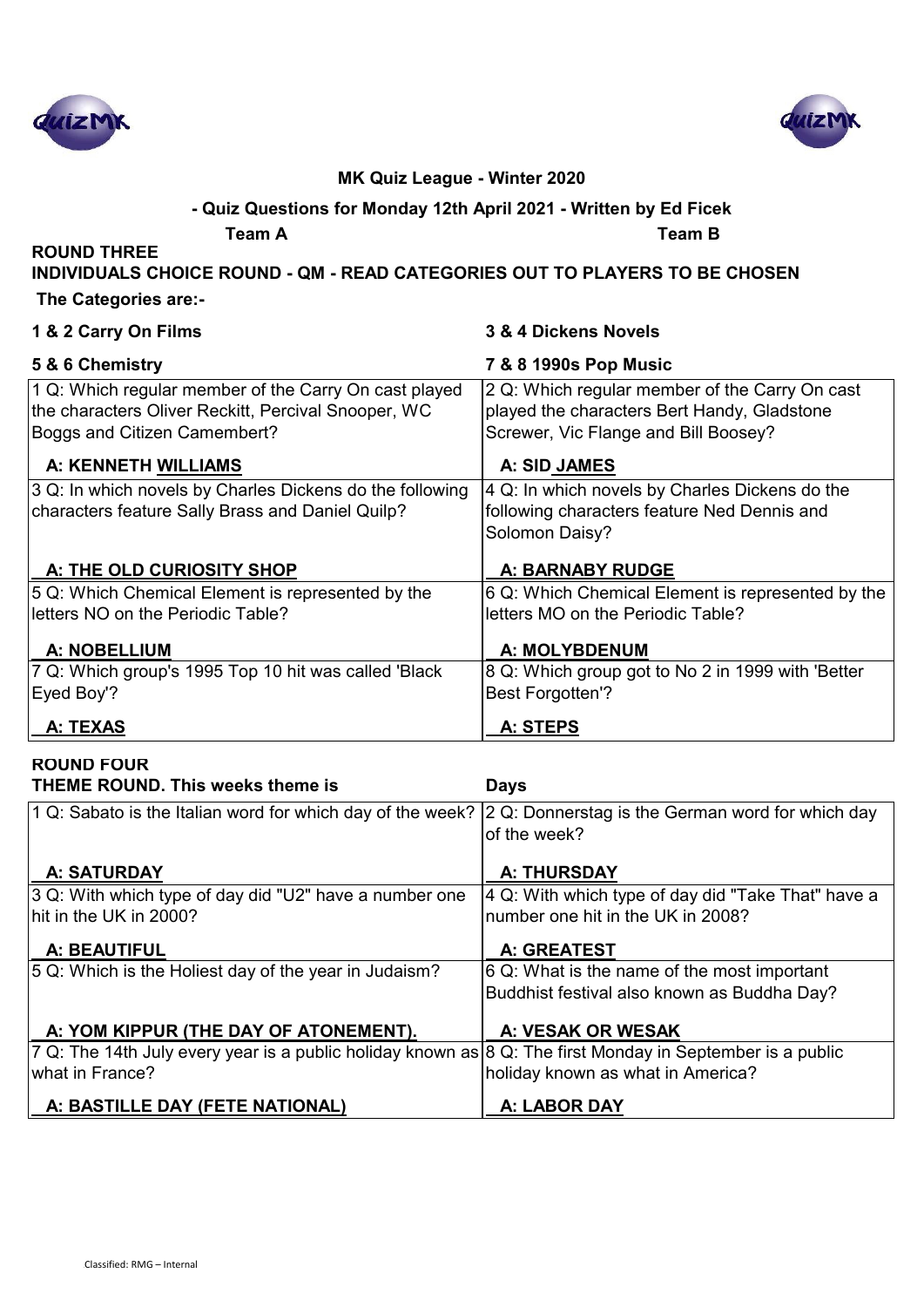

# **- Quiz Questions for Monday 12th April 2021 - Written by Ed Ficek**

#### **Team A Team B**

# **ROUND FIVE (Team Questions)**

### **GENERAL KNOWLEDGE ROUND**

| 1 Q: In which European country would you find the<br>145 mile long Gota Canal?                            | 2 Q: In which European country would you find<br>the 80 mile long Albert Canal?                             |
|-----------------------------------------------------------------------------------------------------------|-------------------------------------------------------------------------------------------------------------|
| <b>A: SWEDEN</b>                                                                                          | <b>A: BELGIUM</b>                                                                                           |
| 3 Q: Which fruit has the varieties Arthur Turner,<br>Discovery and Winter Gem?                            | 4 Q: Which fruit has varieties named Czar,<br>Kirke's Blue and Marjorie's Seedling?                         |
| A: APPLE                                                                                                  | A: PLUM                                                                                                     |
| 5 Q: Who got to Number one in the UK in 1958 with<br>"Stupid Cupid"?                                      | 6 Q: Who got to Number one in the UK in 1959<br>with "Dream Lover"?                                         |
| A: CONNIE FRANCIS                                                                                         | <b>A: BOBBY DARIN</b>                                                                                       |
| 7 Q: Which English King's second wife was Margaret<br>of France, they were married in Canterbury in 1299? | 8 Q: Which English King's second wife was<br>Joanne of Navarre, they were married in<br>Winchester in 1403? |
| A: EDWARD I                                                                                               | A: HENRY IV                                                                                                 |

#### **HALF TIME!**

### **ROUND SIX ( TEAM QUESTIONS ) GENERAL KNOWLEDGE ROUND**

| 1 Q: What Number Lies Directly Opposite 11 On A        | 2 Q: What Number Lies Directly Opposite 7 On      |
|--------------------------------------------------------|---------------------------------------------------|
| Standard Dartboard                                     | A Standard Dartboard                              |
|                                                        |                                                   |
| A: 6                                                   | A: 18                                             |
| 3 Q: Which film director, is known for films such as   | 4 Q: Which film director, is known for films such |
| "Point Break" and "Detroit"? She is still the only     | as "The Virgin Suicides" and "The Beguiled"?      |
| woman to win an Academy Award for Best Director, in    | She won a Best Original Screenplay Oscar for a    |
| a film which starred Jeremy Renner.                    | film starring Bill Murray.                        |
|                                                        |                                                   |
| A: KATHRYN BIGELOW                                     | A: SOFIA COPPOLA                                  |
| 5 Q: What word prefixes business, room, case, and      | 6 Q: What word prefix makes new words when        |
| down to produce four other words?                      | added to: sale, food, meal and some?              |
|                                                        |                                                   |
| <b>A: SHOW</b>                                         | A: WHOLE                                          |
| 7 Q: There are 224 Scottish hills between 2000ft-      | 8 Q: There are 89 Hills in the Scottish Lowlands  |
| 2500ft in height and with a drop of 150m on all sides. | with a height of 2000ft and with 'prominence of   |
| They are categorised by what male name?                | 100ft or more. They are categorised by what       |
|                                                        | male name?                                        |
| A: GRAHAM                                              | A: DONALD(S)                                      |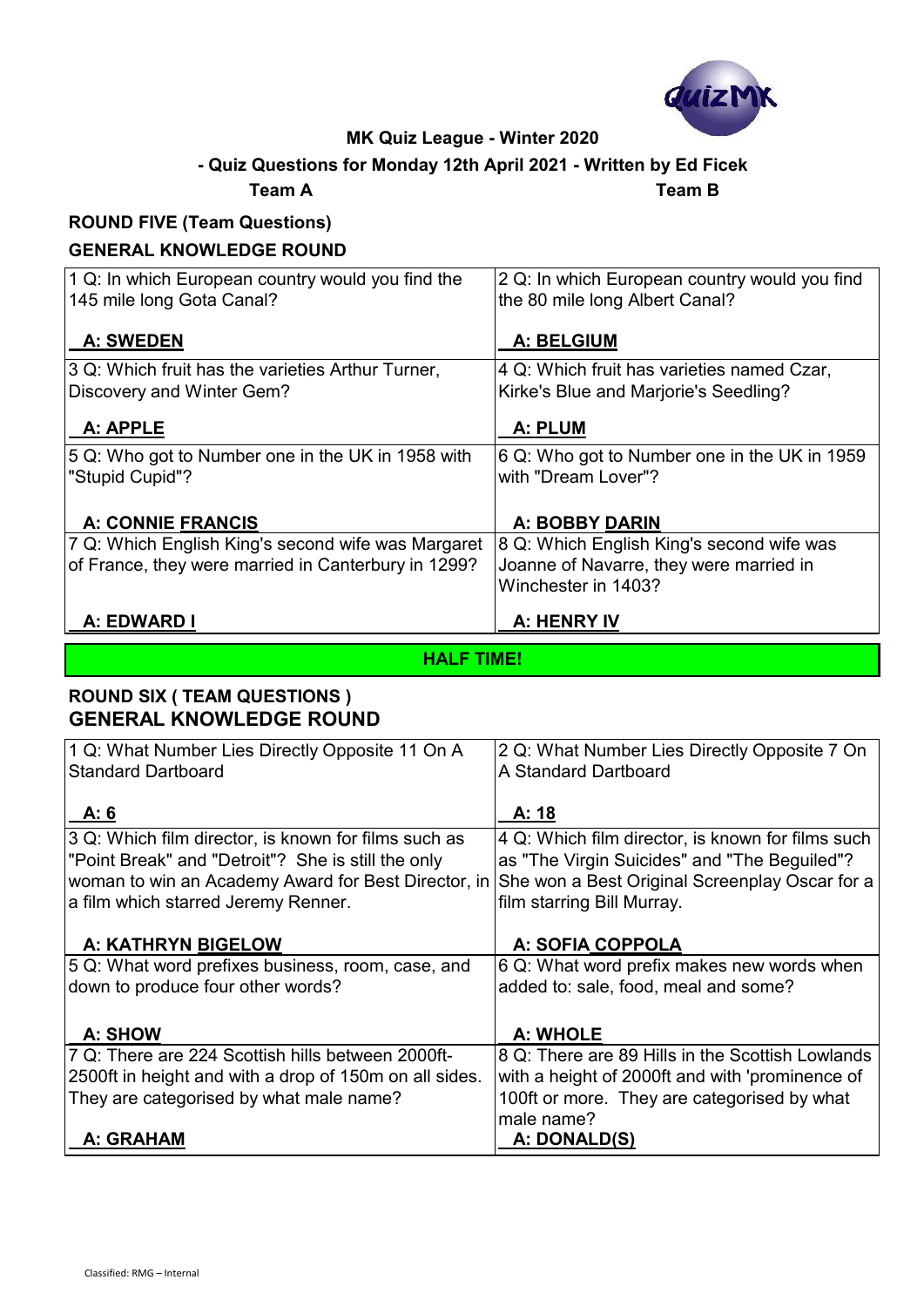



#### **- Quiz Questions for Monday 12th April 2021 - Written by Ed Ficek**

**Team A Team B**

#### **ROUND SEVEN THEME ROUND. This weeks theme is Sports** 1 Q: Who holds the record for the most Test runs by a South African cricketer? He accumulated over 13,000 runs between 1995 and 2013 2 Q: With 12,400 runs between 2000 and 2015, who holds the record for the most Test Match runs from Sri Lanka? A: JACQUES KALLIS **A: JACQUES KALLIS A: A: KUMAR SANGAKARRA** 3 Q: Who as at 2020, is the only Scottish winner of football's Ballon d'Or? 4 Q: Who as at 2020, is the only Northern Irish winner of football's Ballon d'Or?  **A: DENIS LAW (1964) A: GEORGE BEST (1968)** 5 Q: Irish rugby legend Ronan O'Gara spent his entire club career at which team? 6 Q: England world cup winning captain Martin Johnson spent his entire club career at which team? A: MUNSTER **A: LEICESTER TIGERS (PROMPT ON TIGERS**) 7 Q: Beating John Higgins 18-9 in the final, who was the 2019 World Snooker Champion? 8 Q: Beating John Higgins 18-16 in the final, who was the 2018 World Snooker Champion? A: JUDD <u>TRUMP</u> A: MARK WILLIAMS

#### **ROUND EIGHT**

#### **INDIVIDUALS CHOICE ROUND - QM - READ CATEGORIES OUT TO PLAYERS TO BE CHOSEN The Categories are:-**

#### **1 & 2 French Regions 3 & 4 Advertising**

| 5 & 6 Drummers                                                                                                     | 7 & 8 Dukedoms                                                                                                                          |
|--------------------------------------------------------------------------------------------------------------------|-----------------------------------------------------------------------------------------------------------------------------------------|
| 1 Q: What is the capital of the French region of Burgundy?                                                         | 2 Q: What is the capital of the French region of<br>Alsace?                                                                             |
| A: DIJON                                                                                                           | <b>A: STRASBOURG</b>                                                                                                                    |
| 3 Q: The slogan 'Get some nuts!' has been used in an<br>advertising campaign for which brand of chocolate bar?     | 4 Q: The slogan 'The lighter way to enjoy chocolate'<br>has been used in an advertising campaign for which<br>brand of chocolate?       |
| <b>A: SNICKERS</b>                                                                                                 | A: MALTESERS                                                                                                                            |
| 5 Q: Drummer Bill Ward was a founding member of which<br>heavy metal band, alongside Geezer Butler and Tony Iommi? | 6 Q: Drummer Nicko McBrain joined which heavy<br>metal band shortly after the release of their 1982<br>album "The Number of the Beast"? |
| A: BLACK SABBATH                                                                                                   | A: IRON MAIDEN                                                                                                                          |
| 7 Q: The Dukedom of Marlborough takes its title from a town in                                                     | 8 Q: The Dukedom of Wellington takes its title from a                                                                                   |
| what county?                                                                                                       | town in what county?                                                                                                                    |
| <b>A: WILTSHIRE</b>                                                                                                | <b>A: SOMERSET</b>                                                                                                                      |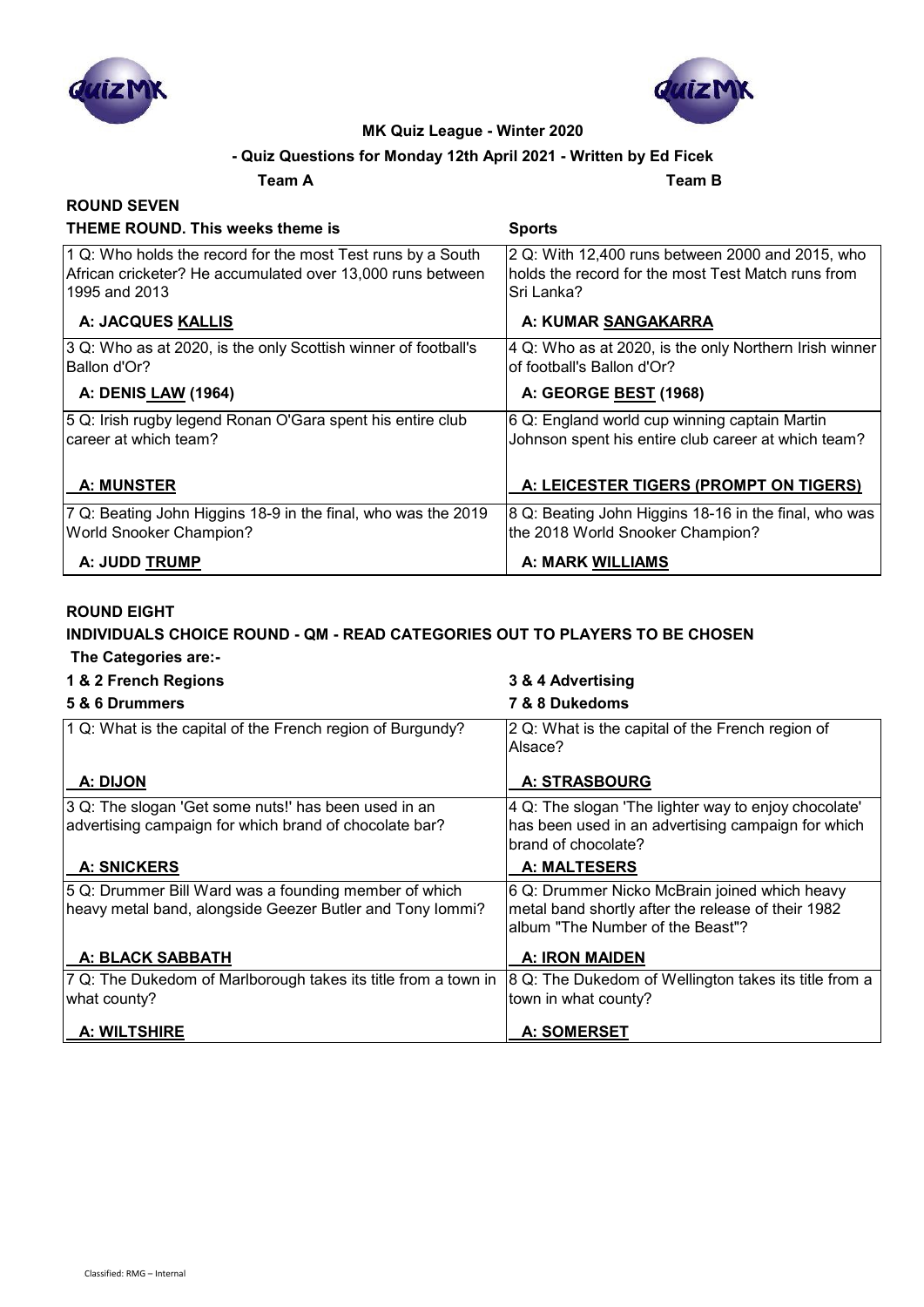



**Team A Team B - Quiz Questions for Monday 12th April 2021 - Written by Ed Ficek**

**ROUND NINE**

**PICK A LETTER. Surnames only for individuals : The letter will be given in the question**

| 1 Q: What letter "C" is a freshwater lobster called?                                                            | 2 Q: Name the people, beginning with letter "N"<br>from Southern Egypt and Northern Sudan who in<br>ancient times were famed for their skill with the<br>bow. |
|-----------------------------------------------------------------------------------------------------------------|---------------------------------------------------------------------------------------------------------------------------------------------------------------|
| A: CRAYFISH                                                                                                     | A: NUBIAN                                                                                                                                                     |
| 3 Q: Which letter "T" river forms part of the border of<br>Devon and Cornwall?                                  | 4 Q: Which composer, with surname beginning<br>with letter "B" born in 1803, composed works                                                                   |
|                                                                                                                 | including the Damnation of Faust and<br>Symphonie Fantastique?                                                                                                |
| <b>A: RIVER TAMAR</b>                                                                                           | A: BERLIOZ                                                                                                                                                    |
| 5 Q: Beginning with letter "A", which deficiency of iron<br>$\ln$ the diet can lead to which medical condition? | 6 Q: With surname beginning with letter "C" -<br>Who wrote the "Hunger Games" series of<br>novels?                                                            |
| A: ANAEMIA                                                                                                      | A: SUZANNE COLLINS                                                                                                                                            |
| 7 Q: With surname beginning with letter "G" - Who<br>was the first female Prime Minister of Australia?          | 8 Q: With surname beginning with letter "T",<br>Who in 1913 became the first non-European to<br>be awarded the Nobel prize in Literature?                     |
| A: JULIA GILLARD                                                                                                | A: (RABINDRANATH) TAGORE                                                                                                                                      |

#### **ROUND TEN GENERAL KNOWLEDGE ROUND**

| 1 Q: In the children's TV programme "The Herbs",<br>what was the name of the hyperactive dog? | 2 Q: In the children's TV programme "The<br>Herbs", what was the name of the bad tempered<br>Owl? |
|-----------------------------------------------------------------------------------------------|---------------------------------------------------------------------------------------------------|
| A: DILL                                                                                       | A: SAGE                                                                                           |
| 3 Q: Which American state borders Arizona, Colorado                                           | 4 Q: Which American state borders Alabama,                                                        |
| land Idaho?                                                                                   | Florida and South Carolina?                                                                       |
| A: UTAH                                                                                       | A: GEORGIA                                                                                        |
| 5 Q: Who wrote the play 'An Inspector Calls'.                                                 | $ 6 Q$ : Who wrote the novel 'The Day of the<br>Triffids'?                                        |
| A: JB PRIESTLY                                                                                | A: JOHN WYNDHAM                                                                                   |
| 7 Q: Which Tax replaced "Purchase Tax" in 1973?                                               | 8 Q: Which Tax replaced "Capital Transfer Tax"<br>in 1986?                                        |
| A: VAT (VALUE ADDED TAX)                                                                      | A: INHERITANCE TAX                                                                                |